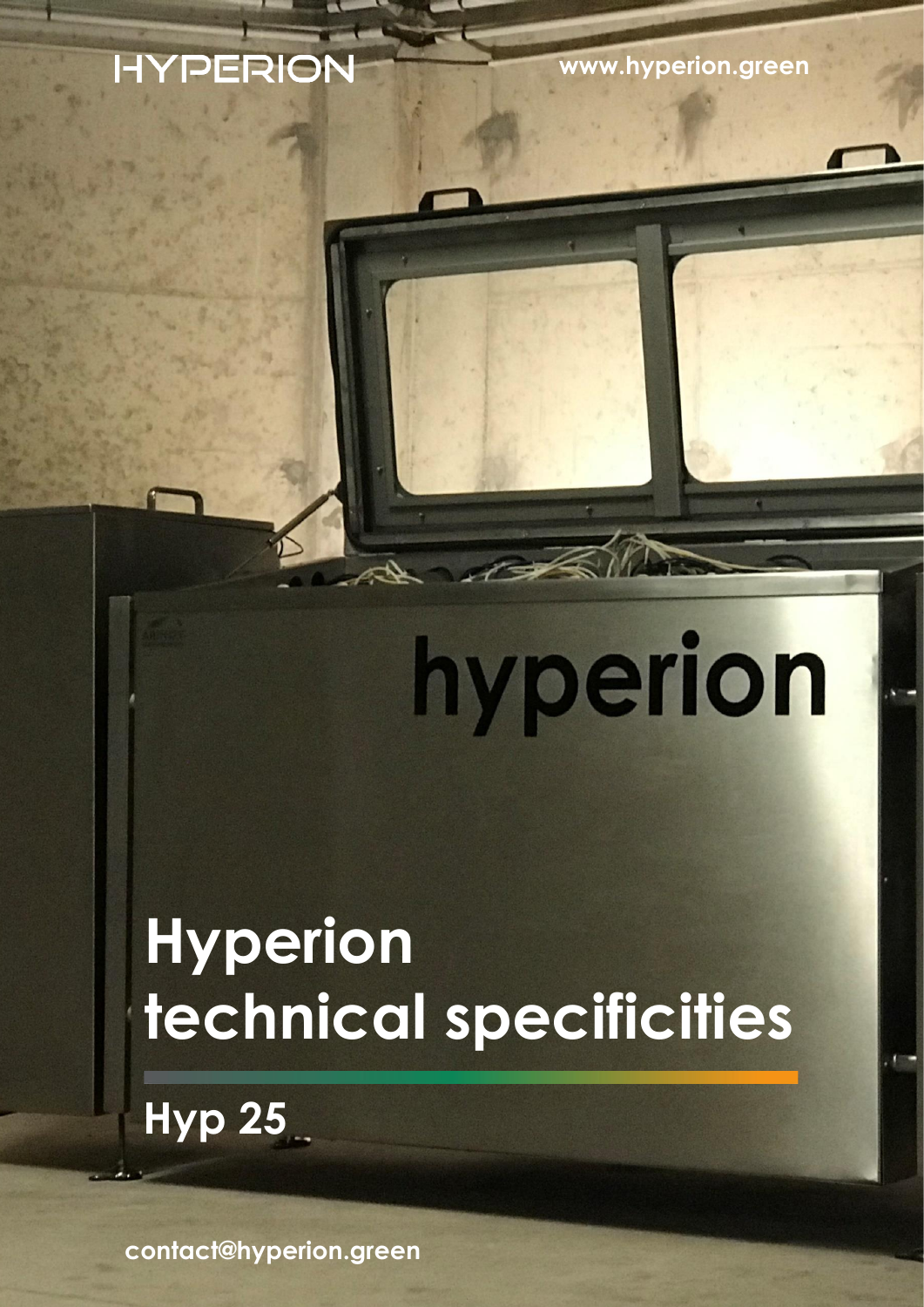| <b>Characteristics</b>     | <b>Hyp 25</b>                                    |  |  |  |  |
|----------------------------|--------------------------------------------------|--|--|--|--|
| <b>Measurements</b>        |                                                  |  |  |  |  |
| <b>Dimensions</b>          | 2640 cm x 2440 cm x 1099 cm                      |  |  |  |  |
| <b>Primary material</b>    | Stainless steel for alimentary standards (304L)  |  |  |  |  |
| <b>Empty weight</b>        | 550 kg                                           |  |  |  |  |
| <b>Total weight</b>        | 1450 kg                                          |  |  |  |  |
| <b>Floor space</b>         | $4 \text{ m}^2$                                  |  |  |  |  |
| <b>Facility</b>            | Dedicated room, Datacenter, container, openspace |  |  |  |  |
| <b>Manufacture</b>         | Assembled entirely in France                     |  |  |  |  |
| Carbon balance of the tank |                                                  |  |  |  |  |
|                            | $V - Q$                                          |  |  |  |  |

| Part                       | Origin                                                   | Kg CO <sub>2</sub> /<br>Product | <b>Estimated</b><br>lifespan | <b>Retained</b><br>life span/<br>year | Kg CO <sub>2</sub> /<br>year<br>(selected<br>lifespan) | <b>Recyclability</b> |
|----------------------------|----------------------------------------------------------|---------------------------------|------------------------------|---------------------------------------|--------------------------------------------------------|----------------------|
| <b>Stainless steel</b>     | France                                                   | 1595                            | Lifelong                     | 30                                    | 53                                                     | 100%                 |
| <b>Heat exchanger</b>      | Asia                                                     | 117                             | Lifelong                     | 30                                    | 4                                                      | 100%                 |
| <b>Insulating material</b> | France                                                   | 14                              | Lifelong                     | 30                                    | $\mathbf 0$                                            | N.D.                 |
| Aerotherm                  | <b>Italy</b>                                             | 550                             | 20 years                     | 20                                    | 28                                                     | 100%                 |
| Pump                       | France                                                   | 350                             | 10 years                     | 10                                    | 35                                                     | N.D.                 |
| <b>Engine</b>              | China                                                    | 450                             | 15 years                     | 15                                    | 30                                                     | N.D.                 |
| Oil                        | Switzerland                                              | 7280                            | Lifelong                     | 30                                    | 243                                                    | 100%                 |
| <b>Overall emissions</b>   |                                                          | 10 356                          |                              |                                       |                                                        |                      |
| Source                     | Manufacturers, ADEME database and IBO (Austria) database |                                 |                              |                                       |                                                        |                      |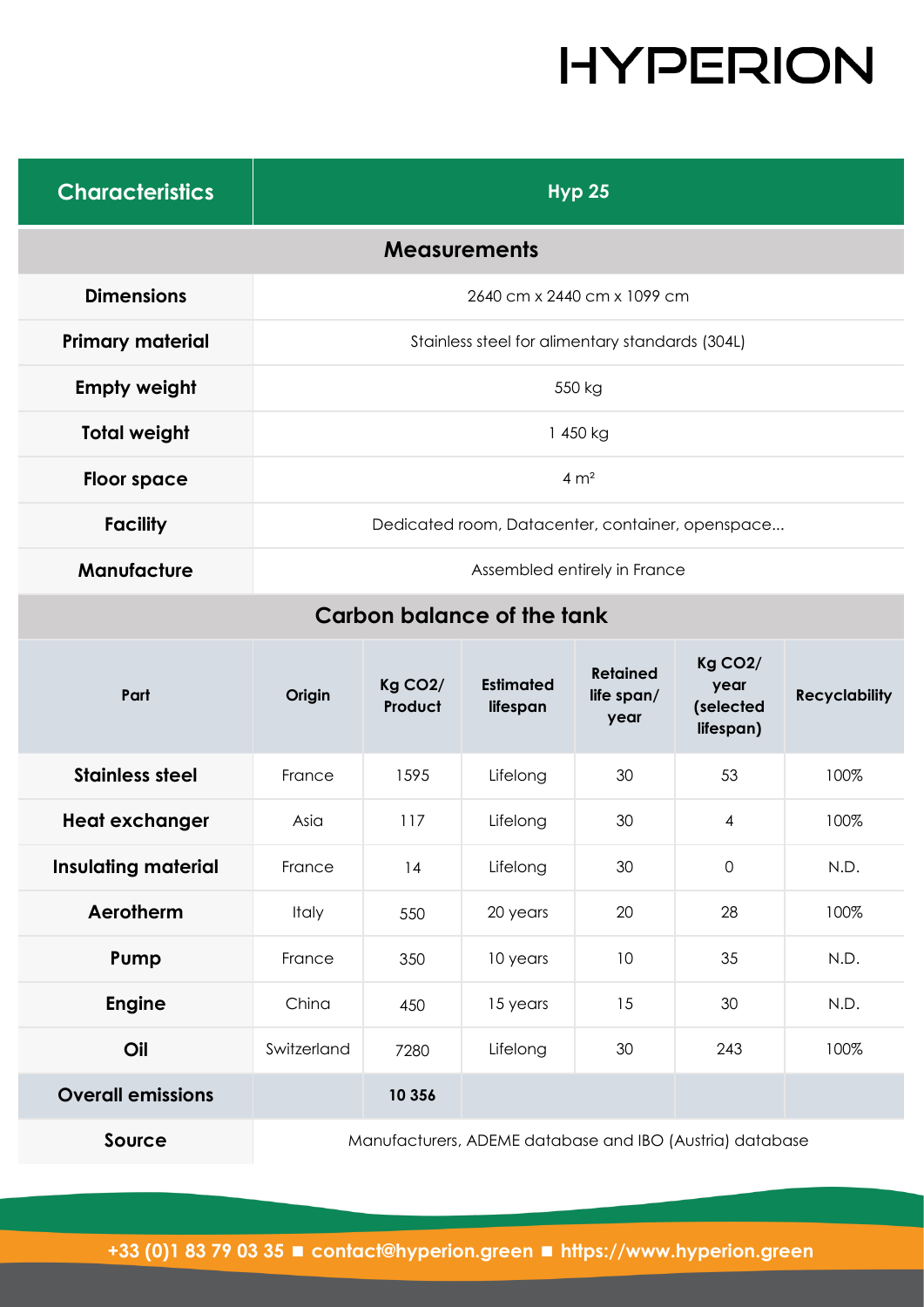| <b>Servers</b> |
|----------------|
|----------------|

| Hyperion enables the immersion of any computer architecture for HPC, VDI, including shared or distributed storage<br>attachments of HCI type (VSAN, Proxmox) |                                                 |  |  |  |  |  |
|--------------------------------------------------------------------------------------------------------------------------------------------------------------|-------------------------------------------------|--|--|--|--|--|
| Servers require a specific preparation by the manufacturers who provide and guarantee units suitable for<br>immersion                                        |                                                 |  |  |  |  |  |
| Servers size                                                                                                                                                 | $19" - 21"$                                     |  |  |  |  |  |
| <b>Energy Consumption</b>                                                                                                                                    |                                                 |  |  |  |  |  |
| <b>Required power</b>                                                                                                                                        | 24 kW                                           |  |  |  |  |  |
| <b>Revalorization of</b><br>waste energy                                                                                                                     | Optional                                        |  |  |  |  |  |
| <b>PUE (Power Usage</b><br><b>Effectiveness)</b>                                                                                                             | < 1,1                                           |  |  |  |  |  |
| <b>Theoretical energy</b><br>recovery                                                                                                                        | Up to 95% of the immersed parts energy          |  |  |  |  |  |
| Post-energy recorvery<br><b>PUE</b>                                                                                                                          | 0,2                                             |  |  |  |  |  |
| <b>Fluid</b>                                                                                                                                                 |                                                 |  |  |  |  |  |
| Oil                                                                                                                                                          | 100% biodegradable synthetic oil                |  |  |  |  |  |
| Oil temperature<br>stabilization range with<br>servers                                                                                                       | 15 °C up to 60 °C                               |  |  |  |  |  |
| Oil temperature<br>stabilization range using<br>outside air                                                                                                  | $-15$ °C up to +45 °C                           |  |  |  |  |  |
| Oil flow rate range                                                                                                                                          | 0.5 to 2m3/ H                                   |  |  |  |  |  |
| <b>Supervision</b>                                                                                                                                           |                                                 |  |  |  |  |  |
| <b>Supervision tool</b>                                                                                                                                      | PRTG portal                                     |  |  |  |  |  |
| <b>Temperature and</b><br>electricity sensors                                                                                                                | On the whole loop, from servers to the recovery |  |  |  |  |  |
| <b>Alarm levels</b>                                                                                                                                          | Customizable depending on the environement      |  |  |  |  |  |
| <b>Emergency call</b>                                                                                                                                        | 24/7                                            |  |  |  |  |  |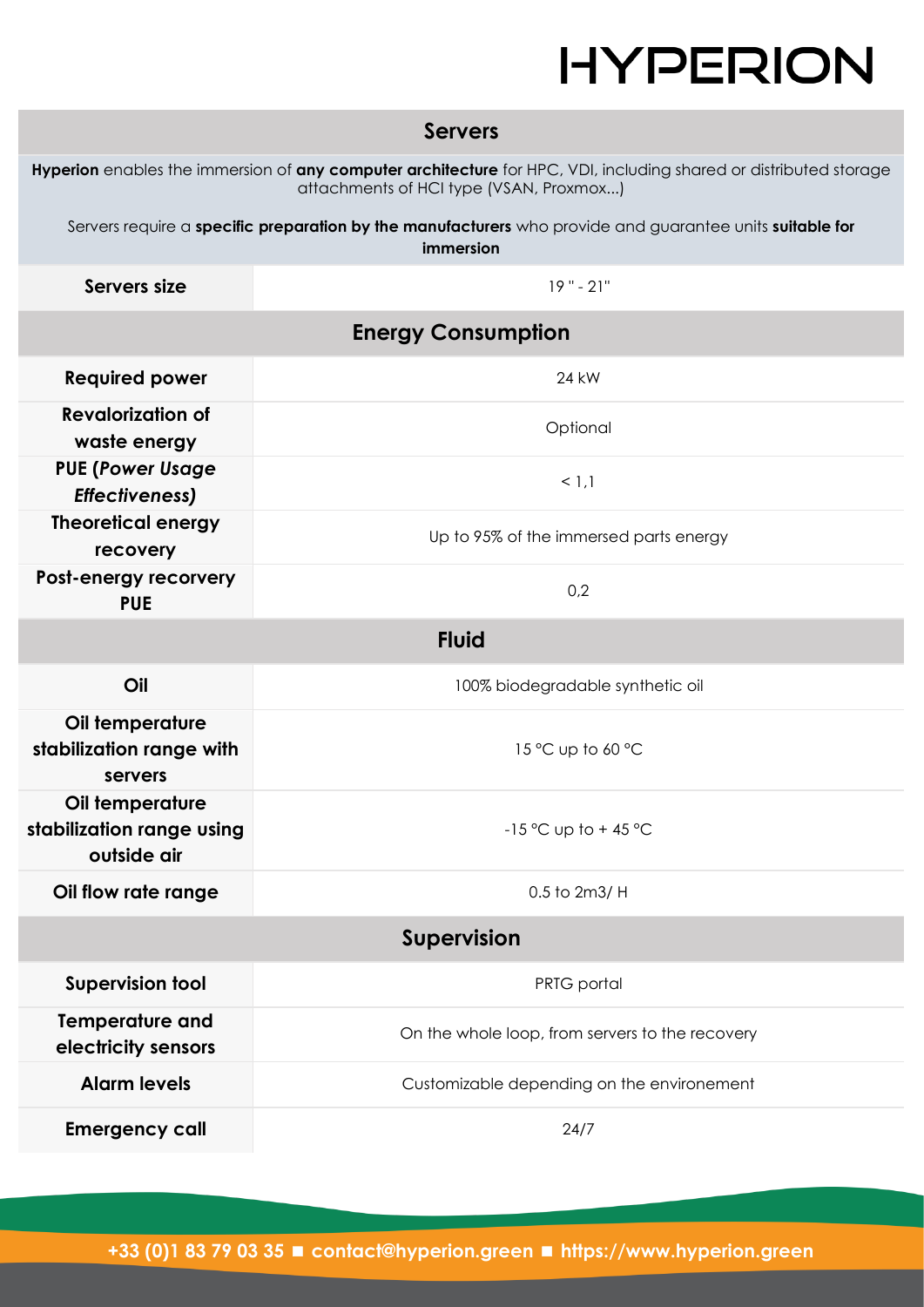| <b>Security</b>                                       |                                               |  |  |  |  |
|-------------------------------------------------------|-----------------------------------------------|--|--|--|--|
| Air conditioning system                               |                                               |  |  |  |  |
| Fire system                                           | Unnecessary                                   |  |  |  |  |
| <b>Pumps equipment</b><br>backup                      | Optionnal                                     |  |  |  |  |
| <b>Other information</b>                              |                                               |  |  |  |  |
| <b>Waste energy recovery</b><br>efficiency            | Approved by an independent lab (Pôle Cristal) |  |  |  |  |
| Equipment for an<br>installation on a raised<br>floor | Yes as an option (Datacenter room)            |  |  |  |  |